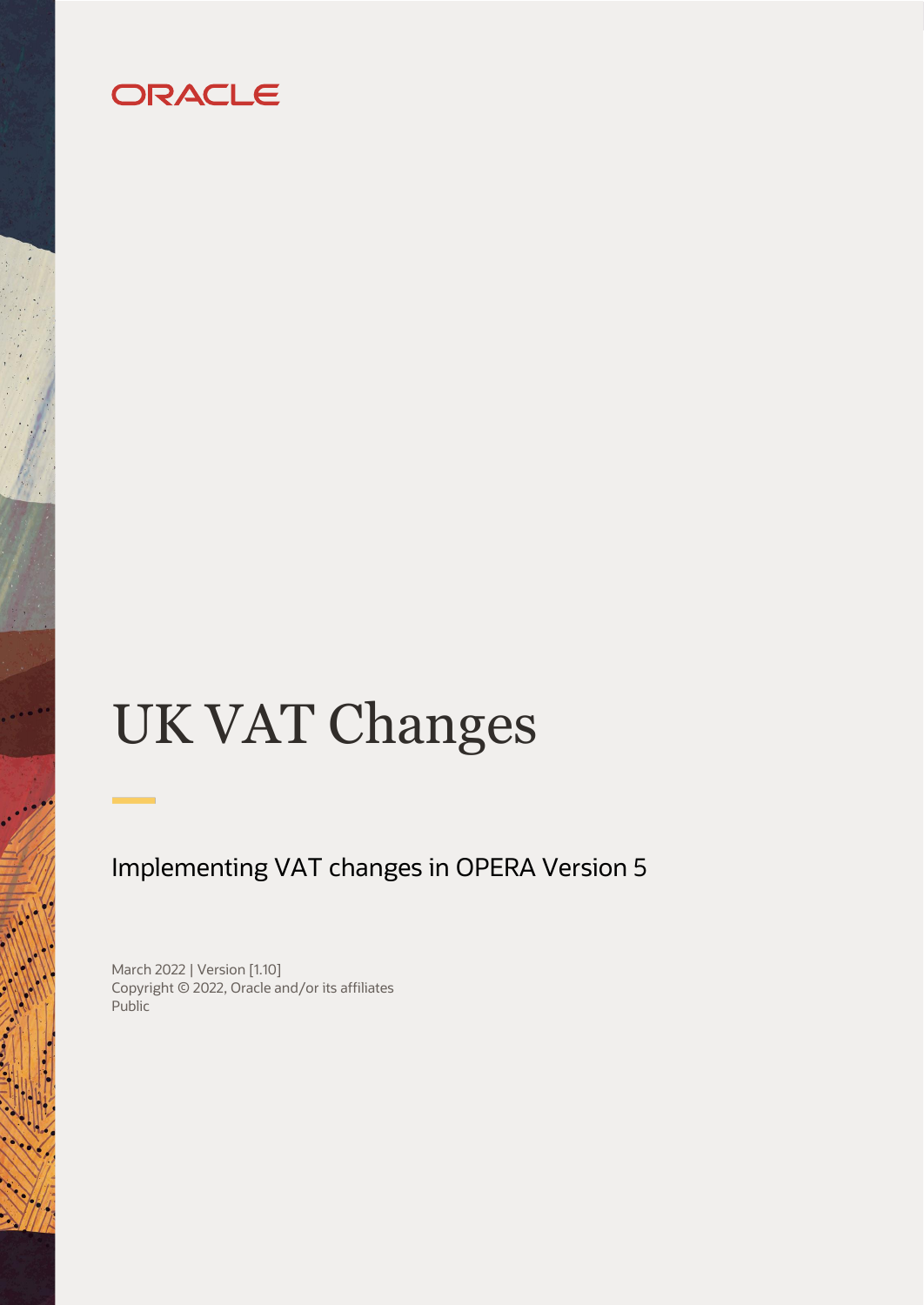#### <span id="page-1-0"></span>**PURPOSE STATEMENT**

This document provides an overview of how to amend the configuration of your OPERA system to accommodate the changes in VAT rates reverted to full VAT amount in the UK on April 1<sup>st</sup>, 2022.

#### <span id="page-1-1"></span>**DISCLAIMER**

.

This document in any form, software or printed matter, contains proprietary information that is the exclusive property of Oracle. Your access to and use of this confidential material is subject to the terms and conditions of your Oracle software license and service agreement, which has been executed and with which you agree to comply. This document and information contained herein may not be disclosed, copied, reproduced or distributed to anyone outside Oracle without prior written consent of Oracle. This document is not part of your license agreement nor can it be incorporated into any contractual agreement with Oracle or its subsidiaries or affiliates.

This document is for informational purposes only and is intended solely to assist you in planning for the implementation and upgrade of the product features described. It is not a commitment to deliver any material, code, or functionality, and should not be relied upon in making purchasing decisions. The development, release, and timing of any features or functionality described in this document remains at the sole discretion of Oracle.

Due to the nature of the product architecture, it may not be possible to safely include all features described in this document without risking significant destabilization of the code.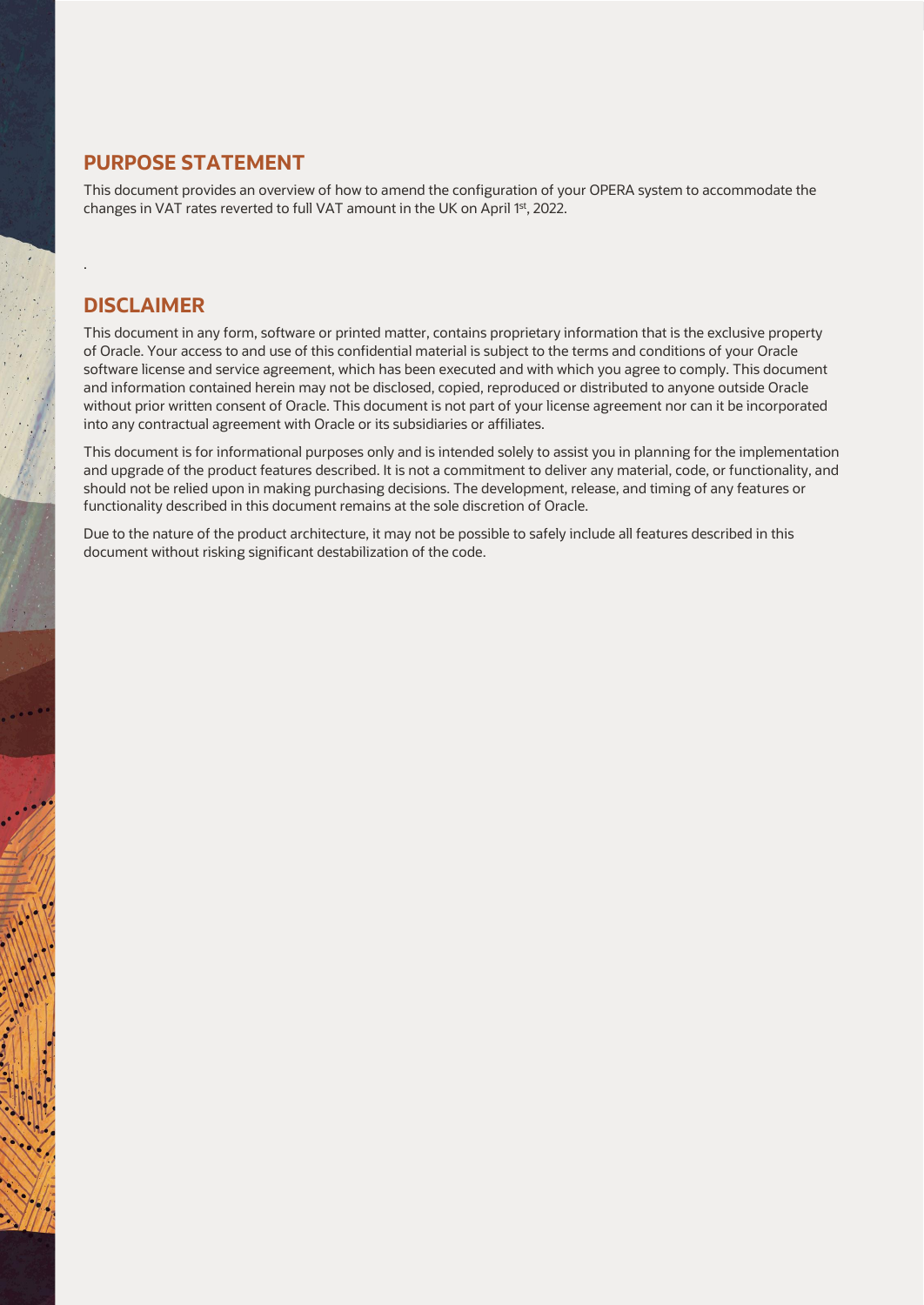## **TABLE OF CONTENTS**

| 2 |
|---|
| 2 |
| 4 |
| 4 |
| 4 |
| 4 |
| 5 |
| 6 |
| 6 |
| 6 |
| 7 |
| 8 |
| 8 |
| 8 |
|   |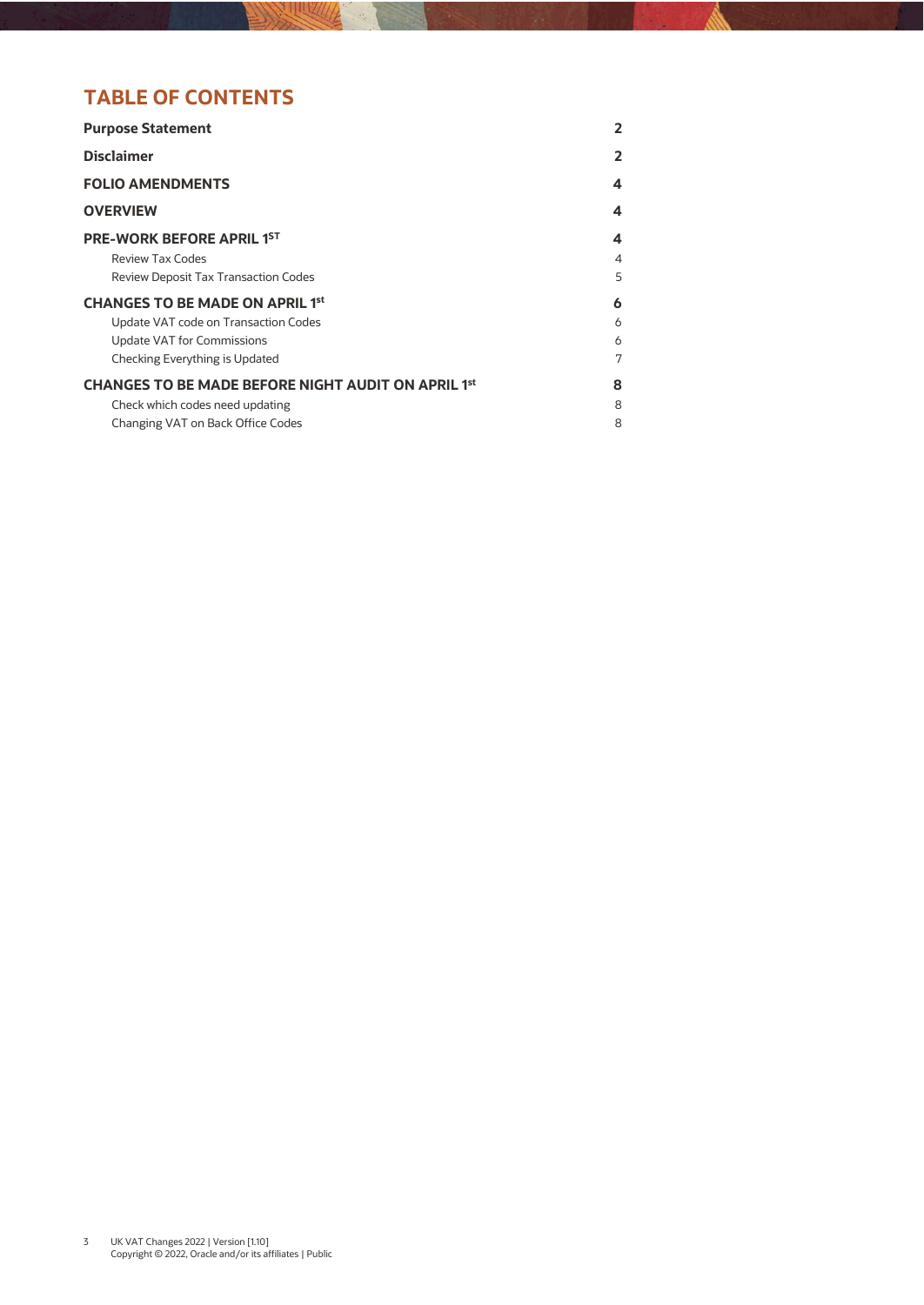#### **IMPORTANT INFORMATION**

#### <span id="page-3-0"></span>**FOLIO AMENDMENTS**

As this VAT change is reverting the formerly reduced VAT levels back to the original VAT, pre-Covid changes, the folios should already have the correct configuration to show the 20% VAT.

If any changes are required to show the 20% VAT percentages on the folio formats, and you are unable to complete this task on your own so therefore would like to request assistance from Oracle Hospitality to make the necessary stationery changes, please purchase 2 hours / units from the on-line store. Please note, this is for folio amendments only.

Please follow this link to access the store:

- [https://shop.oracle.com](https://shop.oracle.com/)
- Change the country to "United Kingdom"
- Select "MICROS Consulting"
- Selec[t Oracle Hospitality Hotel Remote Property Management System Implementation](https://shop.oracle.com/apex/f?p=DSTORE:PRODUCT:::NO:RP,6:P6_LPI,P6_PROD_HIER_ID:128053756104980474850401,128016537132070991130337) (part number B87423)
- Hit "Buy now" and select "Oracle Hospitality OPERA", and the quantity "2".
- Select "Add to Cart" and follow the path to register your business and complete the purchase.

If you do not wish to or are unable to purchase the time from the Oracle on line store using a credit card please refer this request to your Account Manager, if you do not know who this is, then please call +44 (0) 1189 244 156 and we will help locate them for you.

#### <span id="page-3-1"></span>**OVERVIEW**

Following the temporary reduction in VAT rates for hospitality which has been in force in the UK since July 15<sup>th</sup>, 2020, the Government announced a gradual return to previous VAT rates. This is to be a two-stage process, with the VAT rates increased to 12.5% on October 1st, 2021, and are now scheduled to revert back to the original 20% on April 1st, 2022.

**For these changes, the user needs to have configuration access to OPERA**

## <span id="page-3-2"></span>**PRE-WORK BEFORE APRIL 1 ST**

#### **It is advised the system set up and VAT codes are reviewed prior to the date of the VAT changes:**

#### <span id="page-3-3"></span>**Review Tax Codes**

As the VAT is reverting back to its former levels, and there are already transaction codes which are set to the 20% VAT level, this means there should be no requirement to create additional codes for this VAT change. It is advised that the VAT codes are reviewed in advance of the changes to ensure all is prepared to make the changes on the correct date.

From the OPERA main menu screen select 'Configuration' and once logged in, go to Cashiering and from the menu select Codes>Transaction Codes.

Scroll down the codes until you reach the transaction codes which are used for VAT, traditionally these will be in the 7000 range, but these may vary per site

| 7000 | VAT@20%           | <b>TAX</b> | <b>TAX</b> |  |
|------|-------------------|------------|------------|--|
| 7005 | VAT@4%            | <b>TAX</b> | ITAX       |  |
| 7010 | VAT@0%            | <b>TAX</b> | <b>TAX</b> |  |
| 7015 | <b>VAT Exempt</b> | <b>TAX</b> | TAX        |  |

For Hotels which offer Reduced VAT rates for long-stay guests, there will also be a code for VAT 4% (in example above this is 7005).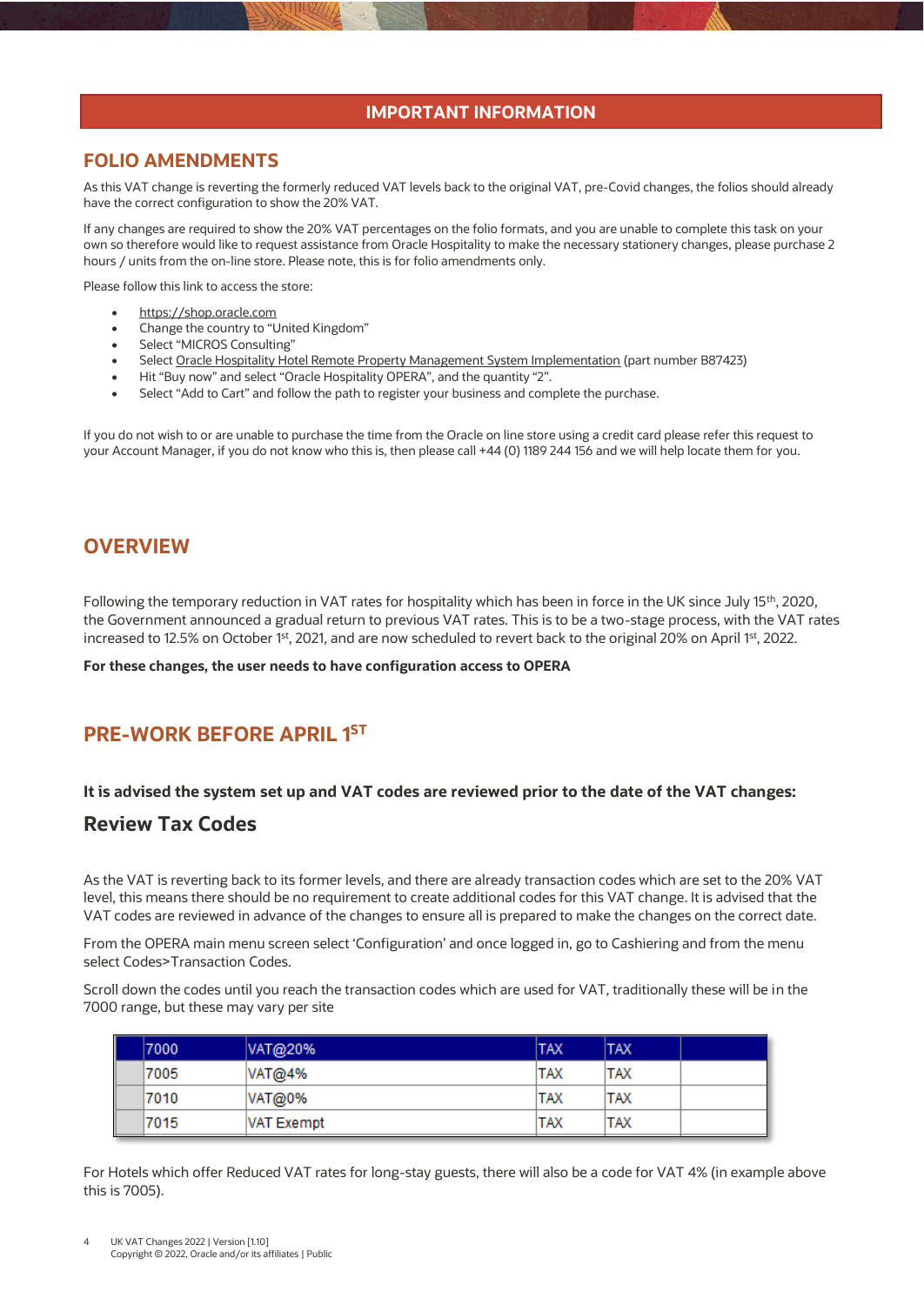## <span id="page-4-0"></span>**Review Deposit Tax Transaction Codes**

If your hotel uses the Deposit Tax function within OPERA Cloud then some additional codes will also be configured for this functionality. This should also be reviewed to ensure the correct codes are still in place from prior to the VAT changes. If you need to check if you use this option, please go to OPERA main menu screen select 'Configuration' and once logged in, go to Setup>Application Settings> select the Cashiering group on the left and then click on the Settings radio button – you should at the top of the list then see this:

If the value for "Advanced Deposit Handling" is "0" then no action is needed, if it is "4" then please complete the tasks below.

| 【2DKGL - Application Settings          |                                                     |                   |                         |
|----------------------------------------|-----------------------------------------------------|-------------------|-------------------------|
| Property UKGL<br>土                     | C Functions                                         | <b>Parameters</b> | © Settings              |
| Group<br><b>JAR</b>                    | Name                                                | Value             |                         |
| <b>BACK OFFICE</b>                     | ADVANCED DEPOSIT HANDLING<br>AR SETTLEMENT TRN CODE | 9008              |                         |
| <b>IBLOCKS</b>                         | <b>ARTICLE PROMPT</b>                               | <b>PROMPT</b>     |                         |
| <b>CASHIERING</b><br><b>COMMISSION</b> | CALCULATION OF EARLY DEPARTURE AMOUNT               |                   | <b>REMAINING NIGHTS</b> |

Now you have the determined you use the Deposit Tax Function the codes can be reviewed. From the OPERA Cloud menu select 'Administration' and go to Financial>Transaction Management and from the sub-menu select Transaction Codes. In the description type "%deposit" and search. You should have several codes returned, the ones to focus on are Deposit VAT or Deposit Tax (usually in the 7000 range) and one for Deposit Revenue. These codes should already be in place from prior to the VAT reductions.

To review which codes will require the VAT levels amending, log into PMS and go to Miscellaneous and select Reports from the menu. In the 'Report Group' select 'Configuration' and locate the report which has the REP name of 'CF\_TRXCODES2'.

Click on "Preview" and on each accommodation/Food or non-alcoholic beverage code you should see 12.50 as highlighted below. These codes will need amending back to 20% on the date of the VAT change (April 1st).

In addition, as mentioned above, any Deposit Revenue codes and Long Stay Accommodation codes will also need amending (to 20% and 4%).

|              | Ty. Group | Subgr. | Sub <b>Trn.</b> |      | Description                             | Rev Cash Man Def Gen |                  |  |
|--------------|-----------|--------|-----------------|------|-----------------------------------------|----------------------|------------------|--|
|              |           |        | Tv.             |      |                                         |                      | Value Flat / Per |  |
| $\mathbf{C}$ | RM        | RM     | $\mathbf{L}$    | 1000 | Room Rate Tax Inclusive<br>$\mathbf{Y}$ |                      |                  |  |
|              |           |        |                 |      | Generate 1                              |                      | 12.50            |  |

<span id="page-4-1"></span>The system is now reviewed and ready for the changes on April 1st.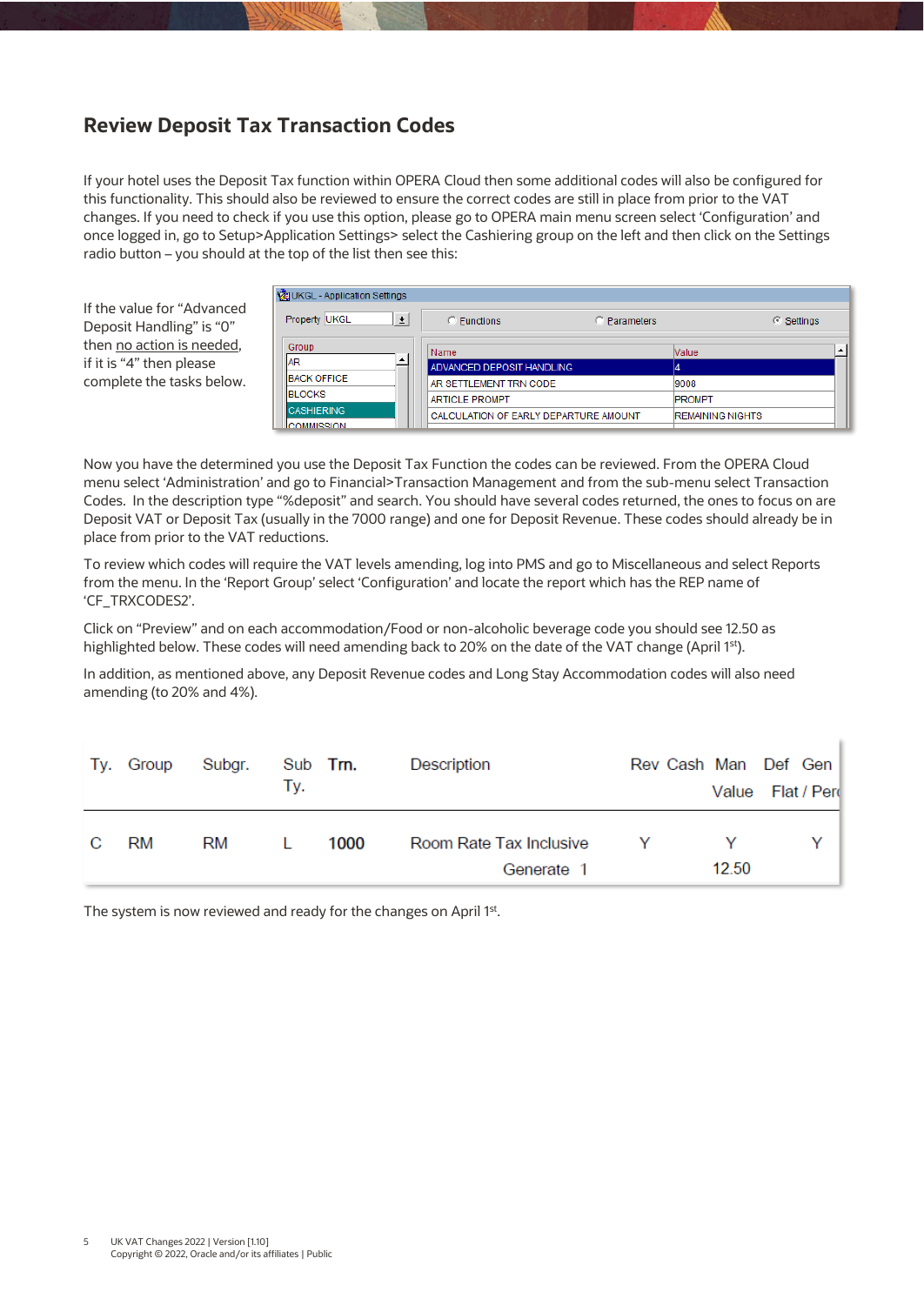#### **CHANGES TO BE MADE ON APRIL 1 ST**

**After the Night Audit on March 31st , and as soon as possible on April 1 st , the changes below must be completed, assuming the system has been reviewed previously and the pre-existing 20% VAT codes are in place.**

## <span id="page-5-0"></span>**Update VAT code on Transaction Codes**

From the OPERA main menu screen select 'Configuration' and once logged in, go to Cashiering and from the menu select Codes>Transaction Codes>Codes.

Starting at the top of the list, generally code 1000 for Accommodation – click on "Edit" and then in the bottom left hand corner click on "Generates". One record should appear, as show in the below screen:

Click on "Edit" and then in the transaction code overtype the existing code with the 20% VAT code which in our example is 7000, then change the percentage to 20 and click "OK" then "Close" and "OK" and move onto the next transaction code which needs updating.

The completed update should look exactly like the shown image.

Repeat the same process of selecting "Generates" and amend to the 20% VAT code and change the percentage to "20".

|      | <b>VELUKGL - Generates for 1000</b> |                                                                      |                         |                                                    |            |
|------|-------------------------------------|----------------------------------------------------------------------|-------------------------|----------------------------------------------------|------------|
|      |                                     | Room Rate Tax Inclusive Transaction Amount is included in Sub-Totals |                         | $\overline{M}$ 1 $\overline{M}$ 2 $\overline{M}$ 3 |            |
| Code | Description                         | Rule                                                                 | Level                   | دی)<br>Inactive                                    |            |
| 7000 | VAT@20%                             | Percentage - 20%                                                     | <b>Transaction Code</b> |                                                    |            |
|      |                                     |                                                                      |                         |                                                    |            |
|      |                                     |                                                                      |                         |                                                    |            |
|      |                                     |                                                                      |                         |                                                    |            |
|      |                                     |                                                                      |                         |                                                    |            |
|      |                                     |                                                                      |                         |                                                    |            |
|      |                                     |                                                                      |                         |                                                    | Test       |
|      |                                     |                                                                      |                         |                                                    | <b>New</b> |
|      |                                     |                                                                      |                         |                                                    | Edit       |
|      |                                     |                                                                      |                         |                                                    | Delete     |
|      |                                     |                                                                      |                         |                                                    |            |
|      |                                     |                                                                      |                         | $\overline{\phantom{a}}$                           | Close      |

All codes associated with the accommodation posting, food elements and non-alcoholic codes need to be updated. All other codes unless specified by HMRC should have previously remained at 20% or 0% or Exempt as per your current setup.

If your hotel does offer Reduced VAT rates for long-stay guests (as identified in the pre-work) then you need to locate the Accommodation Long Stay transaction code which would be in the similar range as Accommodation and edit the transaction code as detailed above and amend the Generates code to the 4% VAT code (which in our example is 7001) and change the percentage to "4".

Some hotels have also previously used an automatic update of VAT after the 28<sup>th</sup> night of the stay. During the period of reduced VAT this was removed and replaced with a manual process to accommodate the VAT changes. Now the VAT levels have returned to the original levels this functionality can be utilized again.

Should you require assistance configuring the automated long stay VAT functionality, Oracle Hospitality can provide a documented process.

## <span id="page-5-1"></span>**Update VAT for Commissions**

If your hotel uses the Commission module the Tax in here also needs updating back to 20%. From the OPERA main menu screen select 'Configuration' and once logged in, go to Commissions and from the menu select Commission Codes.

If you see a screen like the one shown to the right, you don't need any further action.

| Comm. Code Description |                    | Comm. Amount | Resv./Rev. | Default |  |
|------------------------|--------------------|--------------|------------|---------|--|
| 10%                    | 10 percent         |              | Rev.       | X       |  |
| 8%                     | 8 per cent         |              | Rev.       |         |  |
| <b>NON</b>             | non commissionable |              | Resv.      |         |  |
|                        |                    |              |            |         |  |
|                        |                    |              |            |         |  |
|                        |                    |              |            |         |  |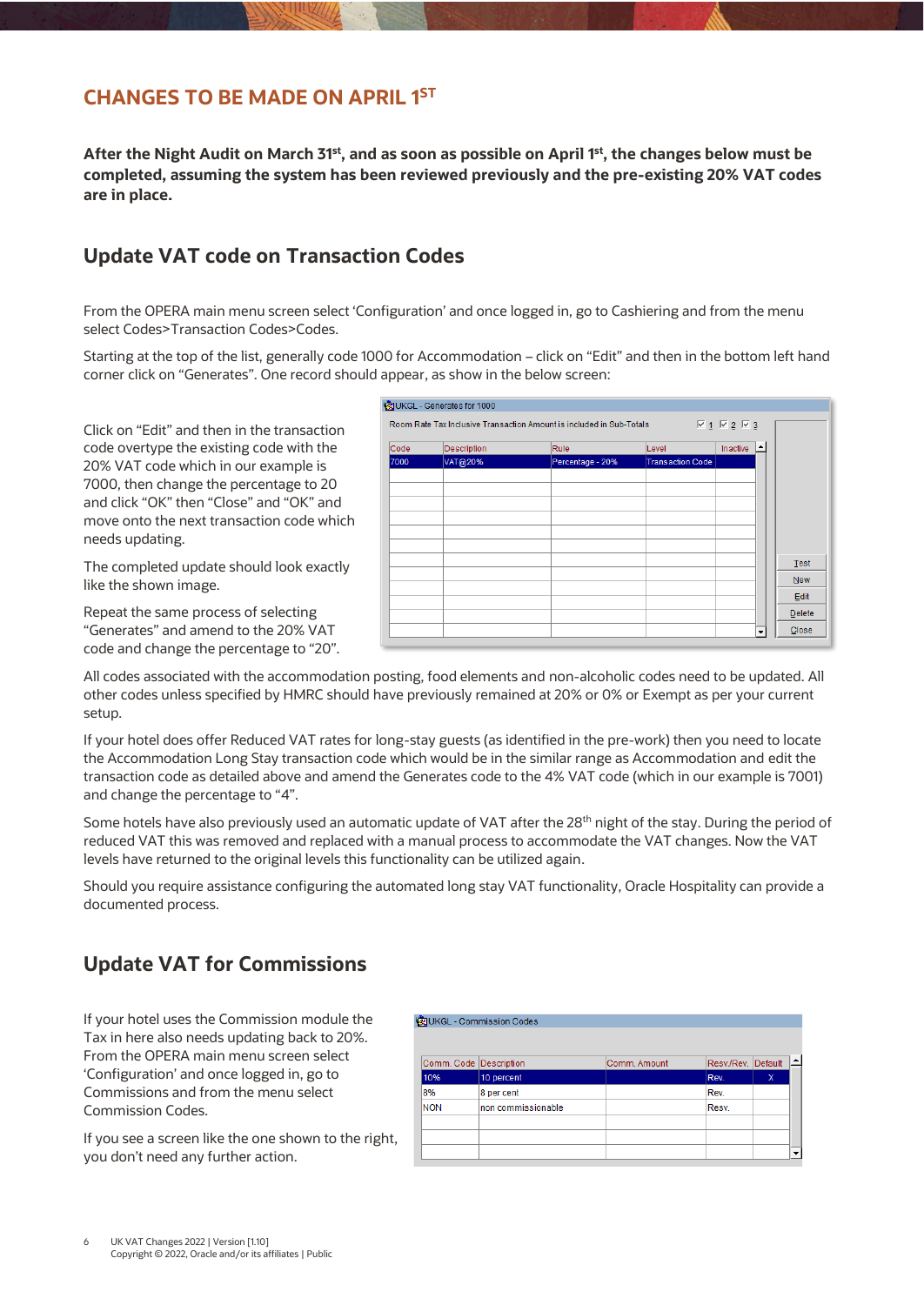However, if you have a column showing for Tax% and codes set up like the image shown to the right, then you need to edit each code that shows 12.5% and on the Edit screen change the Tax % to be 20% :

| Ca UKGL - Commission Codes - Edit |           |
|-----------------------------------|-----------|
| <b>Commission Code 10%</b>        |           |
| Description 10 percent            |           |
| <b>Display Sequence</b>           |           |
| Commission Based On C Reservation | © Revenue |
| 12.5<br>Tax %                     |           |

## <span id="page-6-0"></span>**Checking Everything is Updated**

To make sure you have completed the changes correctly, log into PMS and go to Miscellaneous and select Reports from the menu. In the 'Report Group' select 'Configuration' and locate the report which has the REP name of 'CF\_TRXCODES2'.

| Trn. | <b>Description</b> |   |       | Rev Cash Man Def Gen Class1 M |   |
|------|--------------------|---|-------|-------------------------------|---|
|      |                    |   |       | Value Flat / Percentage       |   |
| 1000 | Room Charge        | v | v     |                               |   |
|      | Generate 1         |   | 20.00 |                               | P |

Print or Preview the report and on each accommodation/Food or non-alcoholic beverage code you should now see 20.00 as highlighted below:

If any codes have been missed that should be at 20%, please go back to th[e transaction code](#page-5-0) and update it

It is advised that a resync of the inventory is ran for the changes to be reflected in the forecast reports. To complete a resync, navigate to Utilities > Synchronize Utilities > Synchronize Inventory. Enter the From Date and To Date then click start. It is recommended to run the resync from the current system date until 31/12/25.

| Utilities Processors | Synchronize Utilities Data Tools<br>Exit   |
|----------------------|--------------------------------------------|
| EJBROWN@SUPF         | Synchronize Inventory                      |
|                      | Synchronize Physical Rooms                 |
|                      | Business Event Synchronization             |
|                      | Synchronize Block Occupancies              |
|                      | Synchronize SC Room Grid                   |
|                      | Synchronize Room Status                    |
|                      | Synchronize Stay Records                   |
|                      | Synchronize Catering Forecast Revenue      |
|                      | Recalculate Past Daily Statistics          |
|                      | Synchronize Einancial Statistics           |
|                      | Synchronize OBI Data Mart Utility          |
|                      | Synchronize SC Data Mart                   |
|                      | Synchronize Profile Relationship Hierarchy |
|                      | Synchronize Summary Profile Statistics     |
|                      |                                            |

#### **Your system is now ready to be used with the temporary VAT rate in place**

Please review the following page if your hotel uses a Back Office Interface to system such as Sage/SAP etc.